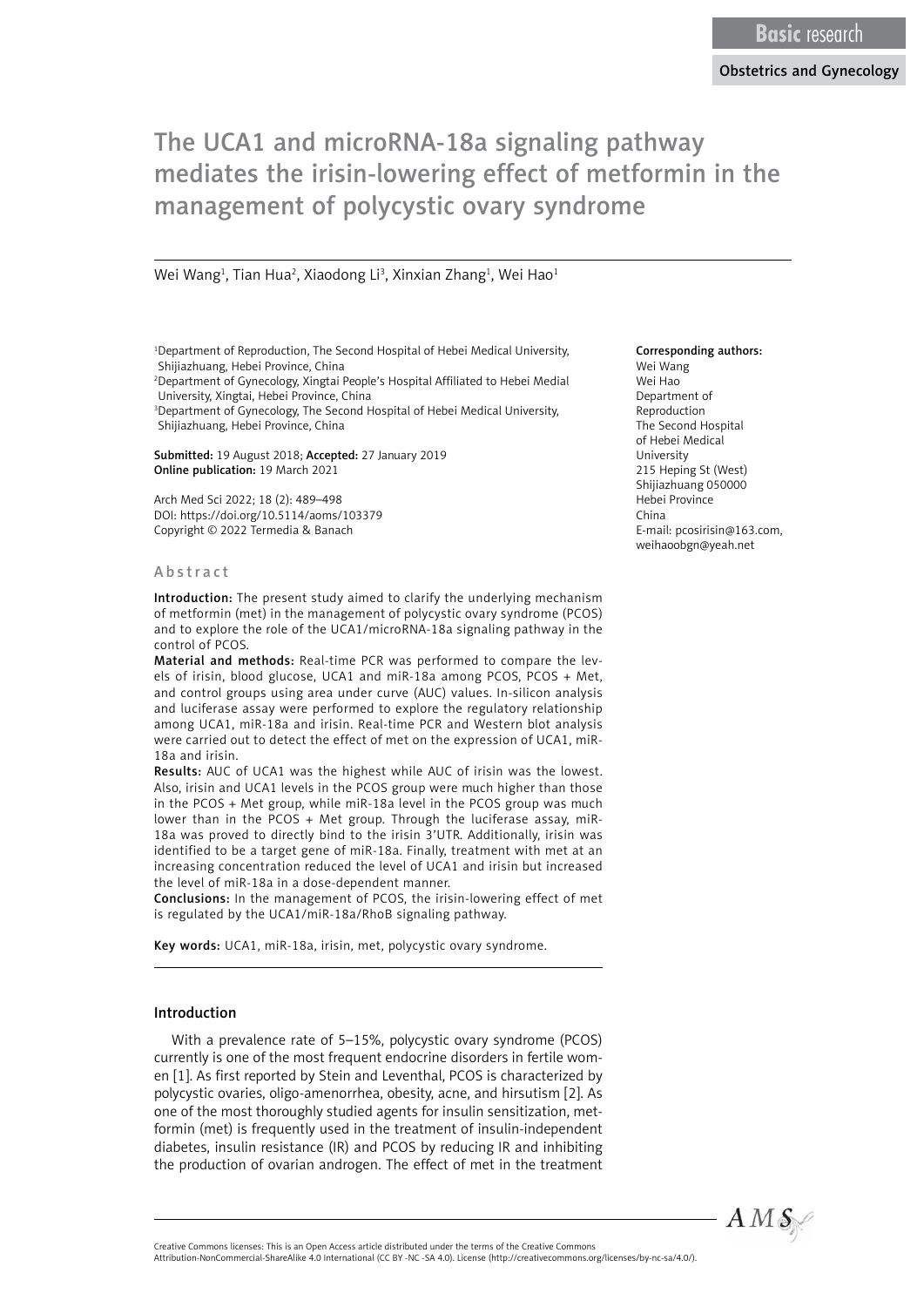of PCOS is exerted through  $17\alpha$ -hydroxylase and steroidogenic acute regulatory protein [3]. In addition, it was suggested that met might help the regulation of menstrual cycles and weight management during PCOS when used in conjunction with lifestyle change [4].

As a new type of myokine and adipose cytokine that has been discovered only recently, irisin is mainly synthesized from fibronectin type III domain-containing protein 5 (FNDC5) in skeletal muscles during exercises [5]. The presence of irisin can increase the level of uncoupling protein 1 (UCP1) and hence promote energy consumption and thermogenesis of adipose tissues [5]. In addition, it was shown that irisin could promote the proliferation of human umbilical vein endothelial cells (HUVEC) [6]. Since irisin generally leads to increased energy consumption in beige and brown adipose tissues, it has been speculated that irisin could also increase the energy metabolism in PCOS patients to counteract the inflow of excess energy [5]. Also, the increased level of irisin may be associated with a stage of "irisin resistance" featured by resistance to leptin, fibroblast growth factor 21 and insulin, as a high level of circulating hormones fails to trigger a desired physiological effect [7–10].

As two types of the most recognized non-coding RNAs, lncRNA [11, 12] and miRNAs [13] play critical roles in regulating gene expression. In particular, aberrant expression of lncRNAs and miRNAs has been implicated in the pathogenesis of various metabolic disorders, such as PCOS, diabetes and obesity [14, 15].

Met has been reported to decrease the expression of UCA1, an endogenous competing RNA of miR-18a [16, 17]. In addition, by searching an online miRNA database, we found fibronectin type III domain-containing protein 5 (FNDC5), a precursor of irisin, as a possible target of miR-18a. Therefore, in this study, we investigated the relevant signaling pathway that may mediate the inhibitory effect of met on the expression of irisin.

### Material and methods

### **Patients**

In this study, we recruited a total of 100 PCOS subjects. Based on the status of PCOS, these subjects were divided into two groups: some patients received no met treatment (the PCOS group,  $n = 52$ ) and the remaining patients received met treatment (the PCOS + Met group,  $n = 52$ ). Met was prescribed to treat insulin resistance diagnosed on the basis of HOMA-IR. In addition, 48 healthy subjects were included in this study as normal controls (the control group). Relevant clinical information of each subject was collected both

pre- and post-met treatment (if applicable), and the statistical evaluations of all three groups were compared. This study has been approved by the Ethics Committee of Human Research at our institution. Before the start of this study, an informed consent form was acquired from all subjects. In addition, the serum samples from all subjects were processed based on internationally recognized legal and ethical standards.

### RNA isolation and real-time PCR

Total RNA was isolated from Hela and HEC-1-B cells or serum samples with a Mini Kit miRNeasy kit (Qiagen, Valencia, CA) following the protocol of the manufacturer. The quantity and quality of isolated RNA were evaluated on a Bioanalyzer 2100 system (Agilent Technologies, Santa Clara, CA). Subsequently, collected RNA samples were reversely transcribed into cDNA using a RT-PCR Kit (Applied Biosystems, Foster City, CA) in conjunction with a SYBR green master mix (Applied Biosystems, Foster City, CA). The quantification of UCA1, miR-18a and irisin mRNA was carried out using real-time PCR following the protocol of the manufacturer. The real-time PCR was carried out on a 7500 Real-Time PCR System (Applied Biosystems, Foster City, CA) using U6 RNA as the internal control. All experiments were repeated at least 3 times.

### Cell culture and transfection

Hela and HEC-1-B cells were obtained from ATCC (Manassas, VA) and were maintained in RPMI 1640 medium (GIBCO, Thermo Fisher Scientific, Waltham, MA) supplemented with 10% fetal bovine serum (FBS) (Hyclone, GE Healthcare, Little Chalfont, UK). The cells were cultured under 5% CO<sub>2</sub> and 37°C. When cells reached  $>$  70% confluence, they were harvested by digesting in 0.25% trypsin (GIBCO, Thermo Fisher Scientific, Waltham, MA) and subsequently centrifuged at 500 $\times$ g for 15 min at 4°C. Subsequently, the cells were seeded into 96-well plates at a density of 1 × 104 cells/well and incubated overnight for the following experiments. For met treatment, the cells were treated with 10 mM and 20 mM met for 24 h before the expression of UCA1, miR-18a and irisin in the cells was measured by real-time PCR. For transfection experiments, the cells were transfected with corresponding plasmids using Lipofectamine 2000 (Invitrogen, Thermo Fisher Scientific, Waltham, MA). All experiments were repeated at least 3 times.

### Luciferase assay

To investigate the regulatory relationship between the irisin 3'UTR and miR-18a, the DNA frag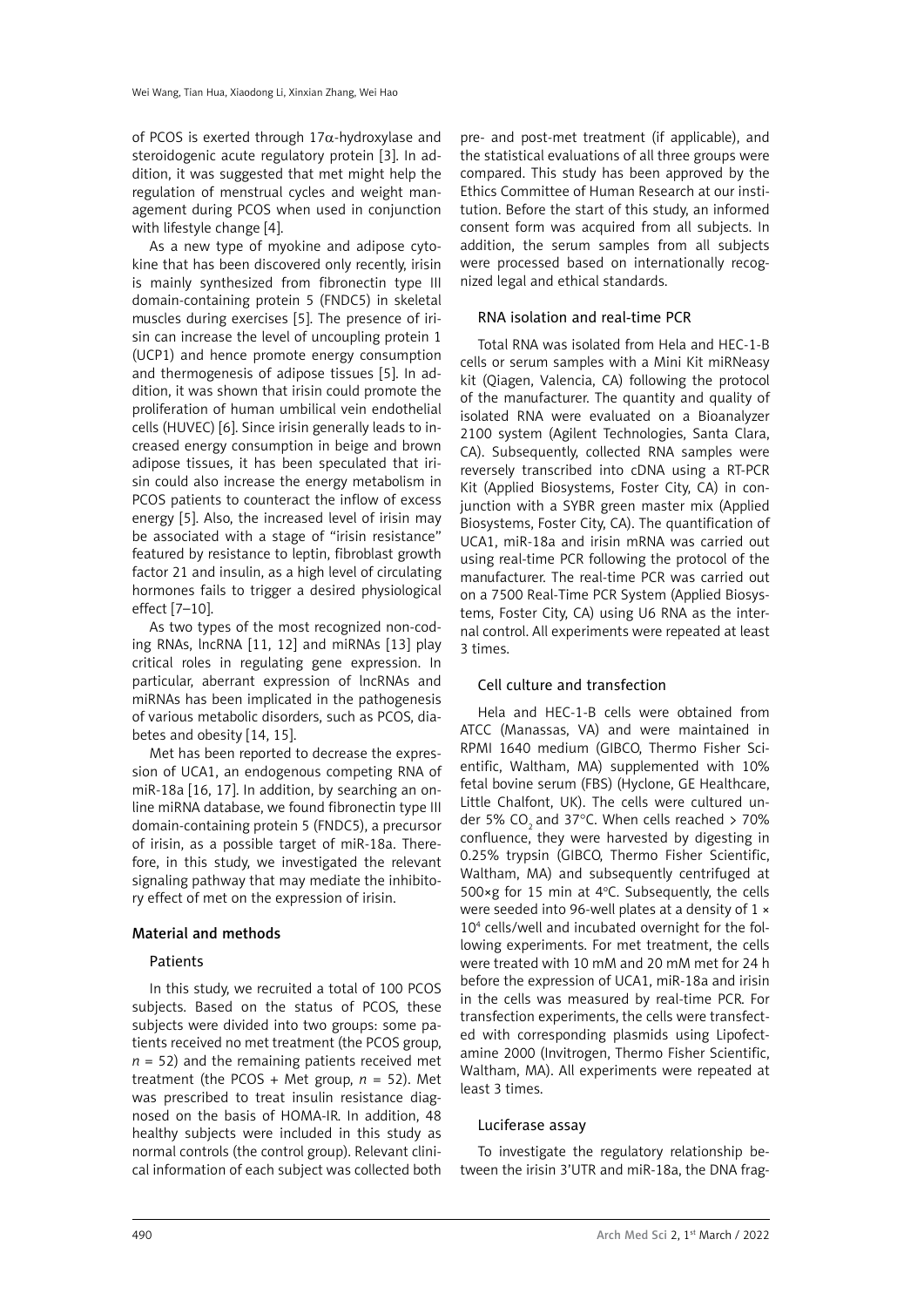ment of the irisin 3'UTR containing the predicted binding site of miR-18a was cloned and inserted into a pcDNA3 luciferase plasmid (termed wild type irisin 3'UTR). In addition, site-directed mutagenesis was performed using a QuikChange II Site-Directed Mutagenesis Kit (Stratagene, San Diego, CA) to mutate the two seed sequences of miR-18a on the irisin 3'UTR, which were then inserted into the pcDNA3 luciferase plasmid to create corresponding plasmids (termed mutant1 and mutant2 irisin 3'UTR, respectively). Subsequently, Hela and HEC-1-B cells were co-transfected with miR-18a mimics or miR-18a inhibitors, in conjunction with constructs carrying the wild-type, mutant1 or mutant2 irisin 3'UTR. At 48 h after transfection, the luciferase activity of transfected Hela and HEC-1-B cells was measured by a Luciferase Assay System (Promega, Madison, WI), in conjunction with an Infinite M200 microplate reader and iCycler 3.0 software (Tecan, Männedorf, Switzerland). The quantification of luminescent signals was carried out following the protocol of the manufacturer.

Similarly, to investigate the regulatory relationship between UCA1and miR-18a, UCA1 was inserted into the pcDNA3 plasmid (termed wild type UCA1). In addition, site-directed mutagenesis was performed to create a plasmid carrying mutant UCA1. Subsequently, Hela and HEC-1-B cells were co-transfected with miR-18a mimics or miR-18a inhibitors, in conjunction with constructs carrying the wild-type or mutant UCA1, and the luciferase activity of transfected cells was measured using the same approach as described above.

### Western blot analysis

The protein content of cells and serum samples was collected using a total protein collection buffer (10 μl/cm2 , Millipore, Billerica, MA) following the protocol of the manufacturer. Subsequently, the protein samples were separated by 10% SDS-PAGE and electro-transferred onto a polyvinylidene fluoride (PVDF) membrane, which was subsequently incubated with anti-irisin primary antibodies and secondary antibodies conjugated to horseradish peroxidase (Abcam, Cambridge, UK), respectively, following the protocol of the manufacturer. Finally, the protein bands were developed by a chemiluminescent horseradish peroxidase substrate and visualized using a Fotodyne/Analyst FX CCD camera system. The quantification of protein bands was done by ImageJ software. All experiments were repeated at least 3 times.

### Serum irisin

The level of serum irisin in the subjects was measured by the enzyme immunoassay (Phoenix Pharmaceuticals, Burlingame, CA). The quantification of serum irisin was done by measuring the absorbance of samples at the 450 nm wavelength on an mQuant microplate reader (BIOTEK Instruments, Winooski, VT). The detection limit of this assay was 1.1 ng/ml irisin. In addition, < 15% and < 10% inter-assay and intra-assay variations were achieved in our study.

# Immunohistochemistry (IHC) assay

Endometrium samples were collected from all subjects. Subsequently, the samples were fixed in formaldehyde and cut into sections of 5 μm in thickness. After baking the sections overnight at 70°C, the sections were deparaffinized in xylene and gradient ethanol. The staining against irisin was carried out using a DAKO EnVision+ System-HRP kit (Agilent Technologies, Santa Clara, CA) in conjunction with primary anti-irisin antibodies (1 : 500 dilution, Abcam, Cambridge, UK). In addition, blank negative samples as well as positive controls were used following the protocol of the manufacturer. Following incubation with secondary antibodies, the sections were visualized and quantified under a Nikon confocal microscope. All experiments were repeated at least 3 times.

# Statistical analysis

All data analyses were performed using SPSS version 11.0 software (IBM, North Castle, NY). Measurement results were presented as mean ± standard deviation (S.D.). To select the most useful parameter for the prediction of PCOS, receiver operator characteristics (ROC) curves were produced to assess the predictive power of our multivariable analysis. Subsequently, the area under the curve (AUC) values were calculated based on these ROC curves, accompanied with their corresponding 95% confidence intervals. The effect of met treatment on the expression of UCA1, miR-18a and irisin was evaluated by the Mann-Whitney *U* test. The comparison of variables between two groups was done using Student's *t* test, while the comparison of variables among multiple groups was done using analysis of variance (ANOVA). The overall effect of met was calculated by the Kaplan-Meier approach. The statistical significance of differences was tested with log-rank tests. All differences with a *p-*value of < 0.05 were deemed statistically significant.

# Results

# Characteristics of patients

The information about subjects, such as age, systolic and diastolic blood pressure (SBP, DBP), weight, height, body mass index (BMI), waist, hip, waist hip ratio (WHR), irisin, FABP4, LH and E2,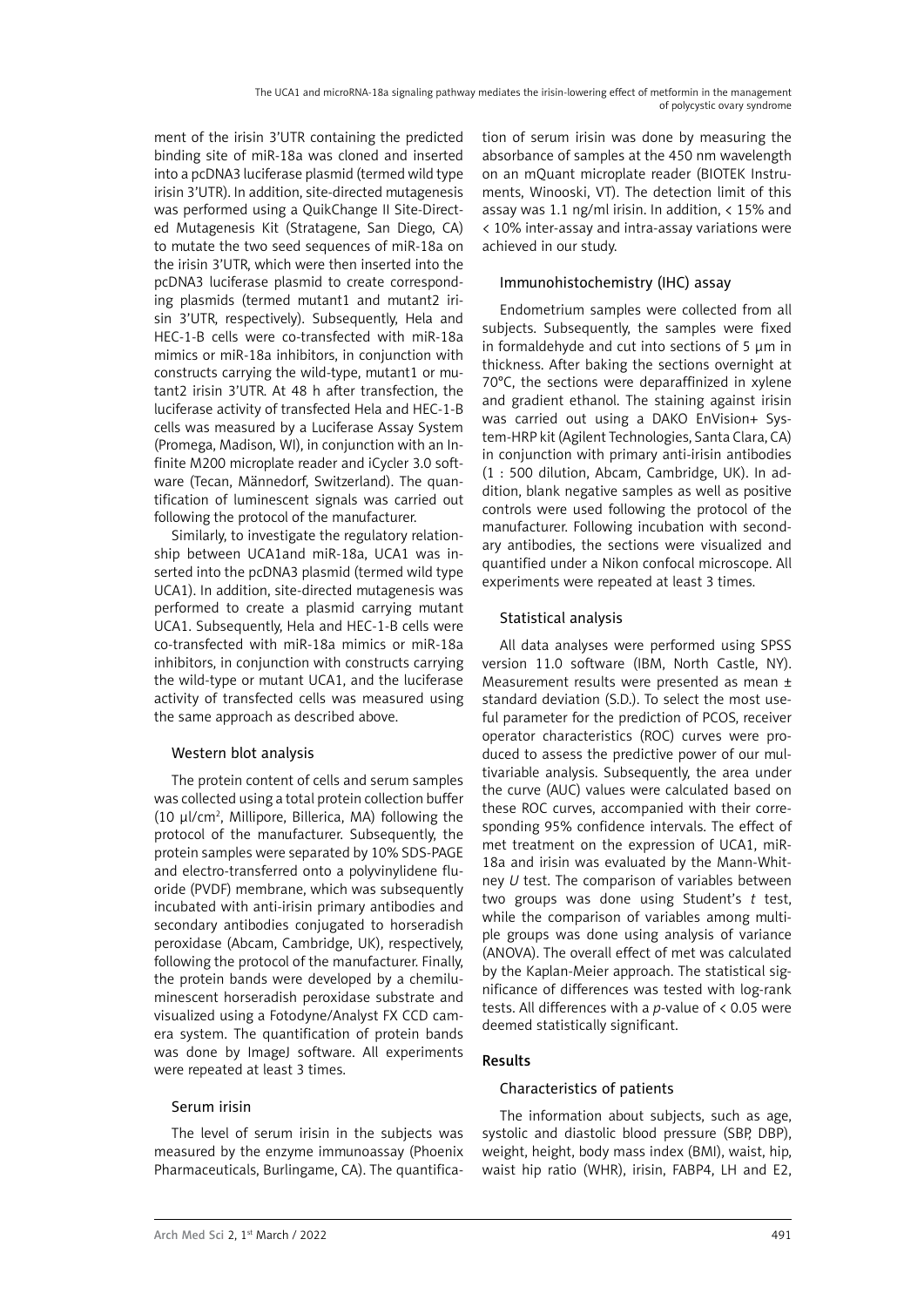was collected and summarized in Table I. The results revealed no significant difference in all above factors among the three groups.

#### UCA1 was associated with PCOS

AUC of irisin, miR-18a and UCA1 were compared among the three groups to select the one that was most significantly affected by PCOS. As shown in Figure 1, the AUC of UCA1 was much greater than that of miR-18a, which in turn was higher than the AUC of irisin, suggesting that UCA1 may be used for predicting the onset of PCOS.

### Levels of irisin, blood glucose, UCA1 and miR-18a were compared among PCOS, PCOS + Met and control groups

The levels of irisin, blood glucose, UCA1 and miR-18a were compared among PCOS, PCOS + Met and control groups. As shown in Figure 2, serum levels of irisin (Figure 2 A) and UCA1 (Figure 2 C) in the control group were much lower than those in the PCOS + Met group, which in turn were lower than those of the PCOS group. On the other hand, the level of fasting blood glucose (Figure 2 B)

Table I. Demographic data of the subjects in this study

was comparable among PCOS, PCOS + Met, and control groups. In addition, subjects in the PCOS group exhibited a higher level of miR-18a than that in the PCOS + Met group (Figure 2 D), which in turn was higher than that in the control group. Furthermore, IHC assays were performed to measure the level of irisin in endometrium, and the results showed that the irisin level in the control group was much lower than that in the PCOS + Met group, which in turn was lower than that in the PCOS group (Figure 3).

### MiR-18a directly bound to UCA1

As shown in Figure 4 A, the results of bioinformatics analysis predicted a putative binding site of miR-18a in UCA1. To explore the relationship between miR-18a and UCA1, Hela and HEC-1-B cells were co-transfected with miR-18a mimics and constructs carrying wild-type or mutant UCA1. As shown in Figures 5 B and C, only the Hela (Figure 4 B) and HEC-1-B (Figure 4 C) cells co-transfected with miR-18a mimics and the wild-type UCA1 exhibited reduced luciferase activity, indicating that miR-18a directly bound to UCA1.

| Characteristics | Metformin<br>$(n = 52)$ | <b>PCOS</b><br>$(n = 52)$ | Control<br>$(n = 48)$ | P-values |
|-----------------|-------------------------|---------------------------|-----------------------|----------|
| Age             | $22.5 \pm 5.3$          | $23.1 \pm 6.2$            | $23.0 \pm 5.8$        | 0.8421   |
| SBP [mm Hg]     | $104.5 \pm 5.1$         | $103.8 \pm 6.5$           | $106.4 \pm 5.2$       | 0.6214   |
| DBP [mm Hg]     | $68.4 \pm 5.3$          | $67.9 \pm 5.2$            | $69.7 \pm 5.6$        | 0.4215   |
| Weight [kg]     | $55.6 \pm 17.7$         | 58.6 ±12.4                | 59.7 ±6.8             | 0.6251   |
| Height [cm]     | $165.6 \pm 8.4$         | $169.1 \pm 7.9$           | $168.4 \pm 7.5$       | 0.5412   |
| BMI [ $kg/m2$ ] | $25.6 \pm 3.4$          | $25.4 \pm 3.8$            | $25.9 \pm 3.4$        | 0.7216   |
| Waist [cm]      | $81.5 \pm 4.8$          | $82.4 \pm 6.1$            | $81.9 \pm 10.2$       | 0.3169   |
| Hip [cm]        | $104.8 \pm 11.5$        | $108.1 \pm 12.8$          | $104.4 \pm 15.2$      | 0.1483   |
| <b>WHR</b>      | $0.8 \pm 0.4$           | $0.8 \pm 0.5$             | $0.9 \pm 0.6$         | 0.9934   |
| HOMA-IR         | $2.3 \pm 0.9$           | $2.3 \pm 0.6$             | $2.1 \pm 0.5$         | 0.3654   |
| FBG [mg/dl]     | 88.9 ±10.8              | $86.7 \pm 16.5$           | $90.6 \pm 11.2$       | 0.4583   |
| $FI$ [mU/l]     | $9.5 \pm 2.8$           | $8.9 \pm 2.5$             | $9.2 \pm 4.2$         | 0.7253   |
| $HbA_{1c}$ (%)  | $5.5 \pm 1.6$           | $5.8 \pm 1.5$             | $5.5 \pm 1.2$         | 0.6572   |
| FSH [mlU/ml]    | $6.4 \pm 1.1$           | $6.7 \pm 1.3$             | $6.8 \pm 1.7$         | 0.2376   |
| Total [ng/ml]   | 28.6 ±4.4               | $29.4 \pm 5.4$            | $28.7 + 4.3$          | 0.8248   |
| DHEAS [µg/dl]   | 337.7 ±115.4            | 357.8 ±137.1              | 344.8 ±142.7          | 0.1534   |
| $TC$ [mg/dl]    | 174.2 ±65.1             | 169.8 ±71.6               | 169.75 ±65.5          | 0.8742   |
| HDL [mg/dl]     | $51.3 \pm 10.8$         | $52.8 \pm 8.4$            | $49.8 \pm 7.8$        | 0.1227   |
| LDL [mg/dl]     | $114.5 \pm 22.8$        | $121.5 \pm 31.8$          | $118 + 25.2$          | 0.7854   |
| TG [mg/dl]      | $108.4 \pm 12.1$        | $111.7 \pm 16.4$          | $116.7 \pm 15.3$      | 0.1722   |
| TSH [µlU/ml]    | $1.9 \pm 0.8$           | $1.8 \pm 0.8$             | $2.3 \pm 0.9$         | 0.2576   |
| FT3 [pg/ml]     | $4.1 \pm 0.6$           | $4.5 \pm 0.9$             | $4.2 \pm 0.6$         | 0.7221   |
| FT4 [ng/l]      | $2.1 \pm 0.4$           | $2.5 \pm 0.4$             | $2.2 \pm 0.2$         | 0.4518   |
| ALT [mU/ml]     | $20.8 \pm 7.2$          | $21.5 \pm 6.7$            | $21.8 \pm 3.1$        | 0.7851   |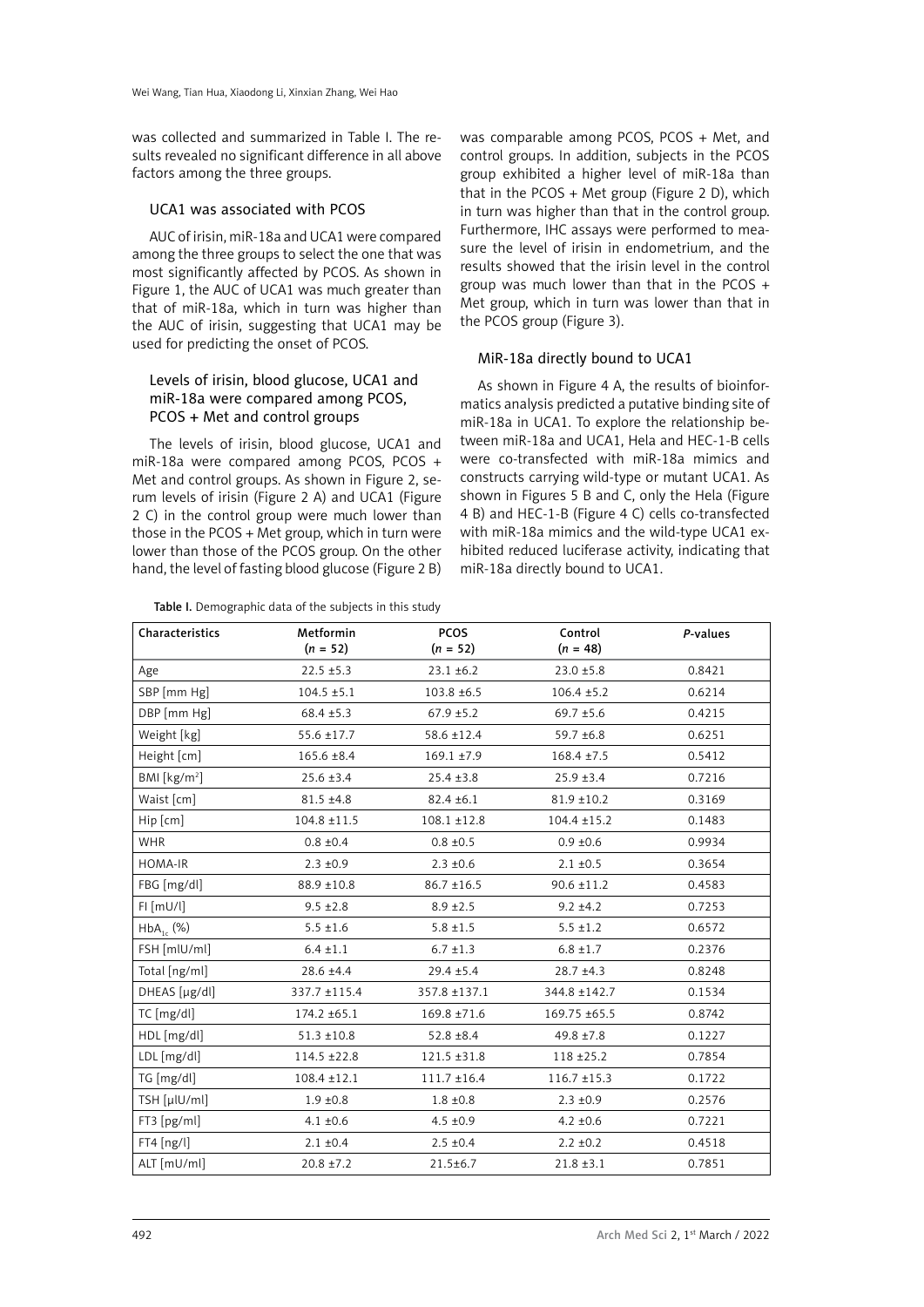

Figure 1. UCA1 was associated with PCOS. A - ROC curve of irisin for predicting the presence of PCOS. B - ROC curve of serum miR-18a for predicting the presence of PCOS. C – ROC curve of serum UCA1 for predicting the presence of PCOS



Figure 2. The levels of irisin, blood glucose, UCA1 and miR-18a were compared among PCOS, PCOS + Met, and control groups.  $A$  – Serum level of irisin in the PCOS group was higher than that in the PCOS + Met group, which in turn was higher than that in the control group. **B** – The level of fasting blood glucose was comparable among PCOS, PCOS + Met, and control groups. C – Serum level of UCA1 in the PCOS group was much higher than that in the PCOS + Met group, which in turn was higher than that in the control group. D – Subjects with PCOS showed a significantly reduced level of miR-18a compared with the control group, while the met treatment increased the level of miR-18a to a certain extent

### Irisin was a candidate target gene of miR-18a

According to the results of a computational analysis carried out using an online target predicting tool (www.targetscan.org), irisin 3′UTR was identified as a target gene of miR-18a, with two "seed sequences" located in the irisin 3'UTR

(Figure 5 A). Since the complementary binding site of miR-18a was located in the irisin 3'UTR and the "seed sequence" in the irisin 3'UTR was highly conserved among different species (Figure 5 A), this "seed sequence" seems to play a very important role in human development. Therefore, the DNA fragment of the irisin 3'UTR containing the predicted binding site of miR-18a was cloned,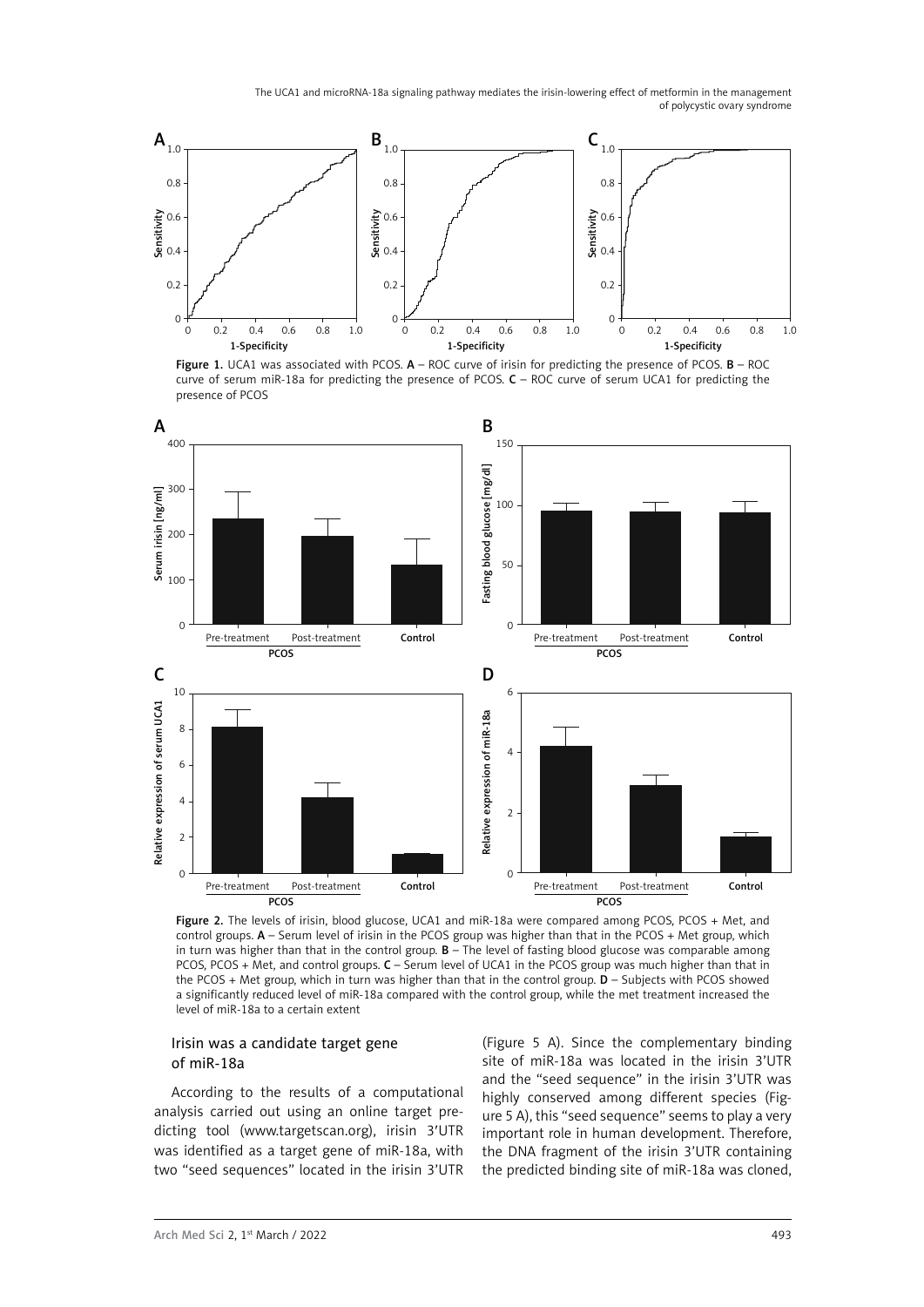Pre-treatment Control Post-treatment Control

Figure 3. Irisin level in endometrium was detected by IHC. In addition, the serum level of irisin in the PCOS group was higher than that in the PCOS + Met group, which in turn was higher than that in the control group



and site-directed mutagenesis was performed to mutate the two seed sequences of miR-18a on the irisin 3'UTR. Subsequently, Hela and HEC-1-B cells were co-transfected with miR-18a mimics or miR-18a inhibitors, in conjunction with constructs carrying the wild-type, mutant1 or mutant2 irisin 3'UTR. As shown in Figures 5 B and 5 C, the luciferase activity of Hela (Figure 5 B) and HEC-1-B (Figure 5 C) cells co-transfected with miR-18a mimics and the wild-type or mutant2 irisin 3'UTR was significantly reduced, while the luciferase activity of cells co-transfected with miR-18a inhibitors and the wild-type or mutant2 irisin 3'UTR was significantly increased. In contrast, the transfection of miR-18a mimics and miR-18a inhibitors showed no effect on the luciferase activity of cells harbor-



Figure 4. MiR-18a directly bound to UCA1. A – Schematic comparison of the "seed sequence" in UCA1 and miR-18a. B – Only Hela cells co-transfected with miR-18a mimics and the constructs carrying wild-type UCA1 showed reduced luciferase activity compared with the control cells. C – Only HEC-1-B cells co-transfected with miR-18a mimics and the constructs carrying wild-type UCA1 showed reduced luciferase activity compared with the control cells

ing the mutant1 irisin 3'UTR, indicating that irisin was a direct target of miR-18a and its binding site for miR-18a was located within the 1000–2000 bp region of the irisin 3'UTR.

### Effect of met on expression of UCA1, miR-18a and irisin

Real-time PCR and Western blot analysis were performed to detect the effect of met on the expression of UCA1, miR-18a and irisin in Hela and HEC-1-B cells. As shown in Figures 6 and 7, the levels of UCA1 (Figures 6 A and 7 A), irisin mRNA (Figures 6 C and 7 C) and irisin protein (Figures 6 D, E and 7 D, E) in Hela (Figure 6) and HEC-1-B (Figure 7) cells declined with the increasing con-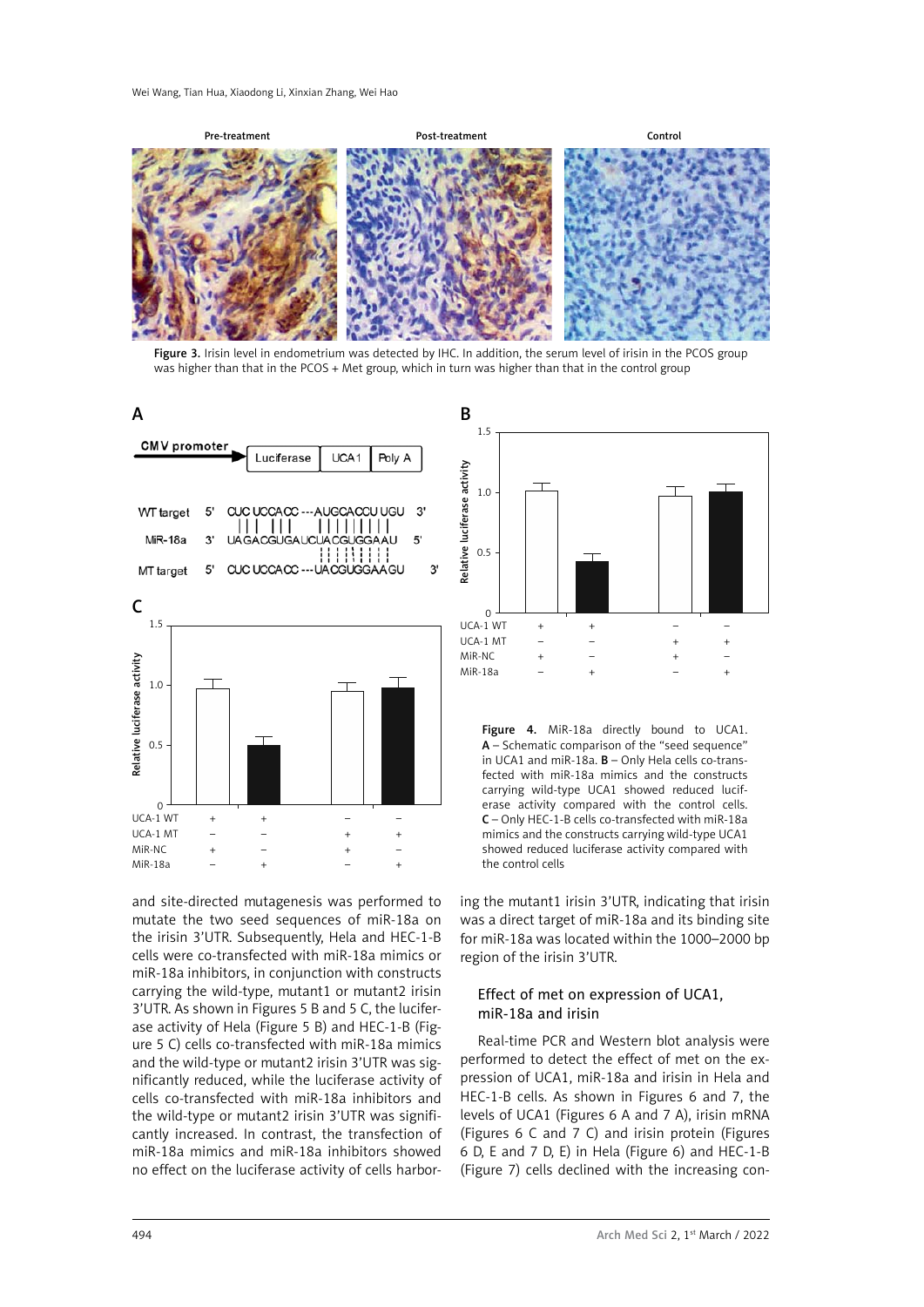



centration of met in a dose-dependent manner. In addition, the level of miR-18a mRNA (Figures 6 B and 7 B) in Hela (Figure 6) and HEC-1-B (Figure 7) cells also showed a dose-dependent increase with the increasing concentration of met.

### Discussion

As a widely used agent to alleviate insulin resistance in PCOS patients, met exerts its effect through a complex mechanism [18]. Therefore, in this study, we performed real-time PCR and Western blot analysis to detect the effect of met on the expression of UCA1, miR-18a and irisin, and found that, at an increasing concentration of met, the levels of UCA1 and irisin showed a stepwise decline, while the expression of miR-18a showed a stepwise increase.

It was shown recently that met controls the biological processes in bladder carcinoma cells by suppressing the expression of UCA1 [16]. As an lncRNA initially discovered in bladder carcinoma, urothelial carcinoma-associated 1 (UCA1) contains three exons encoding two transcripts, i.e., a 2.2 kb and a 1.4 kb isoform [19]. Interestingly, in UCA1, the 2.2 kb isoform contains the entire length of the 1.4 kb isoform, which may participate in the tumorigenesis of many different cancers [20]. For example, it was shown that UCA1 contains a binding site of miR-18a, whose expression is significantly inhibited by the over-expression of UCA1 [17]. In this study, we searched an online miRNA database and performed a luciferase as-



Figure 5. Irisin was a candidate target gene of miR-18a.  $A$  – Irisin was identified as a potential target of miR-18a with two possible binding sites located at the 3'UTR of irisin and its mutants. B – The luciferase activity of Hela cells co-transfected with miR-18a mimics and the wild-type or mutant2 irisin 3'UTR was significantly reduced, while the luciferase activity of the cells co-transfected with miR-18a inhibitors and the wild-type or mutant2 irisin 3'UTR was significantly increased. C – MiR-18a mimics inhibited the luciferase activity of the wild-type or mutant2 irisin 3'UTR, while miR-18a inhibitors increased the luciferase activity of the wild-type or mutant2 irisin 3'UTR

say to reveal that UCA1 directly targeted miR-18a, since the luciferase activity of Hela and HEC-1-B cells co-transfected with wild-type UCA1 and miR-18a mimics was down-regulated compared with the luciferase activity in cells transfected by the scramble control.

Furthermore, using a luciferase reporter system, we also confirmed that irisin was a direct target or miR-18a.

As a recently identified myokine with a molecular weight of 22 kDa and 111 amino acids, irisin is synthesized by cleaving a membrane protein, i.e., FNDC5. Interestingly, the expression of FNDC5 in the muscle was found to be induced by peroxisome proliferator-activated receptor  $\gamma$  coactivator  $1\alpha$  (PGC-1 $\alpha$ ), whose expression was increased upon 3 weeks of exercise in mice [5]. In particular, irisin was found to lead to improved glucose tolerance, weight loss, and increased energy expenditure [5]. Nevertheless, since the role of irisin in insulin resistance has not been fully elucidated, it remains unclear as to how myokine is regulated. Li *et al.* observed that the level of irisin in PCOS or overweight patients was significantly elevated compared to that in healthy controls [21]. Using a glucose clamp technique, the authors also investigated the relationship between irisin and hyperinsulinemia, and found that the concentration of irisin was initially reduced rapidly by hyperinsulinemia and then reached a steady state, indicating that the increased concentration of irisin in PCOS patients could be due to metabolic stress.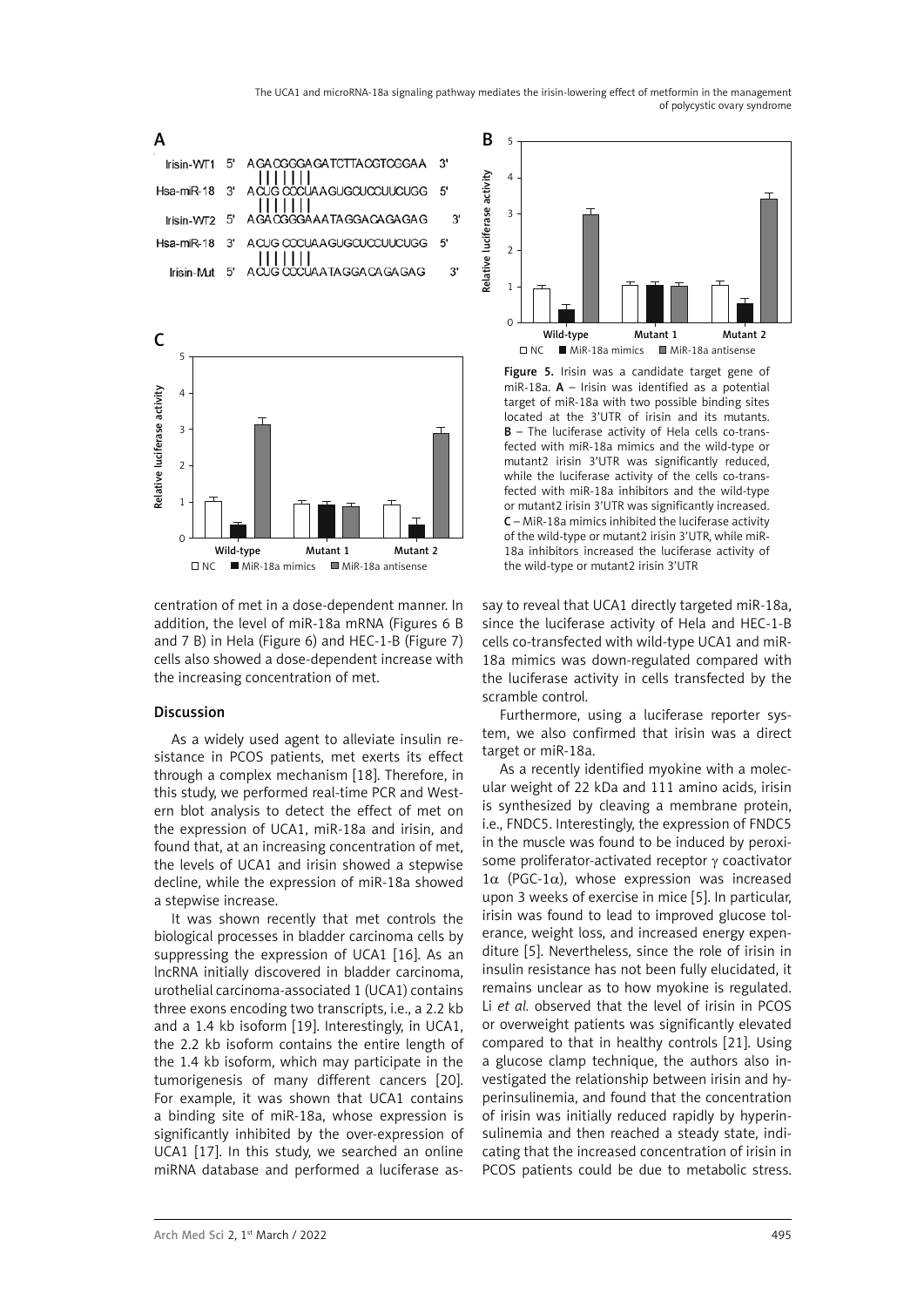

Figure 6. Effect of met on expression of UCA1, miR-18a and irisin was detected in Hela cells using real-time PCR and Western blot analysis. A – The level of UCA1 gradually increased with increasing met concentrations. B – Expression of miR-18a was increased by met dose-dependently. C – In cells treated with met, the mRNA level of irisin was reduced in a dose-dependent manner. **D** – In cells treated with met, the protein level of irisin was reduced in a dose-dependent manner. E - In cells treated with met, the protein level of irisin was reduced in a dose-dependent manner

In addition, the authors also noted a significant decrease in the level of irisin and reduced insulin resistance after met treatment. Such results are in line with those from our present study. In this study, we enrolled 100 PCOS subjects, 52 of whom were treated with met. Using an ROC curve analysis, our results showed that the AUC of UCA1 was the highest, while the AUC of irisin was the lowest. In this study, we also compared the levels of irisin, blood glucose, UCA1 and miR-18a among PCOS, PCOS + Met, and control groups, and found that the serum and endometrium levels of irisin as well as the serum level of UCA1 in the PCOS group were higher than those in the PCOS + Met group, which in turn were higher than those in the control group. In contrast, the control group had the highest level of miR-18a, while the PCOS group had the lowest level of miR-18a.

A recent study conducted by Li *et al.* showed a significant increase in the level of irisin in obese and overweight PCOS patients, accompanied by a significant increase in hyperandrogenemia and insulin resistance [22]. Such results suggested that the increased level of irisin could be used to predict hyperandrogenemia, metabolic syndrome and insulin resistance. In addition, using mass spectrometry, other relevant studies also showed the significance of plasma irisin and the association between a decreased level of irisin and the presence of metabolic syndrome, insulin resistance, and type-2 diabetes mellitus [23, 24]. Nevertheless, the findings regarding the role of insulin are not always consistent. For example, there have been controversial findings about the correlation between the level of circulating irisin and the risk of obesity [25, 26]. In addition, irisin was also found to promote the proliferation of HUVEC by regulating ERK signaling [6].

This present study explored the molecular mechanism underlying the therapeutic effect of met, and the results of this study further improve our understanding about the role of met in the management of PCOS. Meanwhile, some non-coding RNAs such as UCA1 and miR-18a are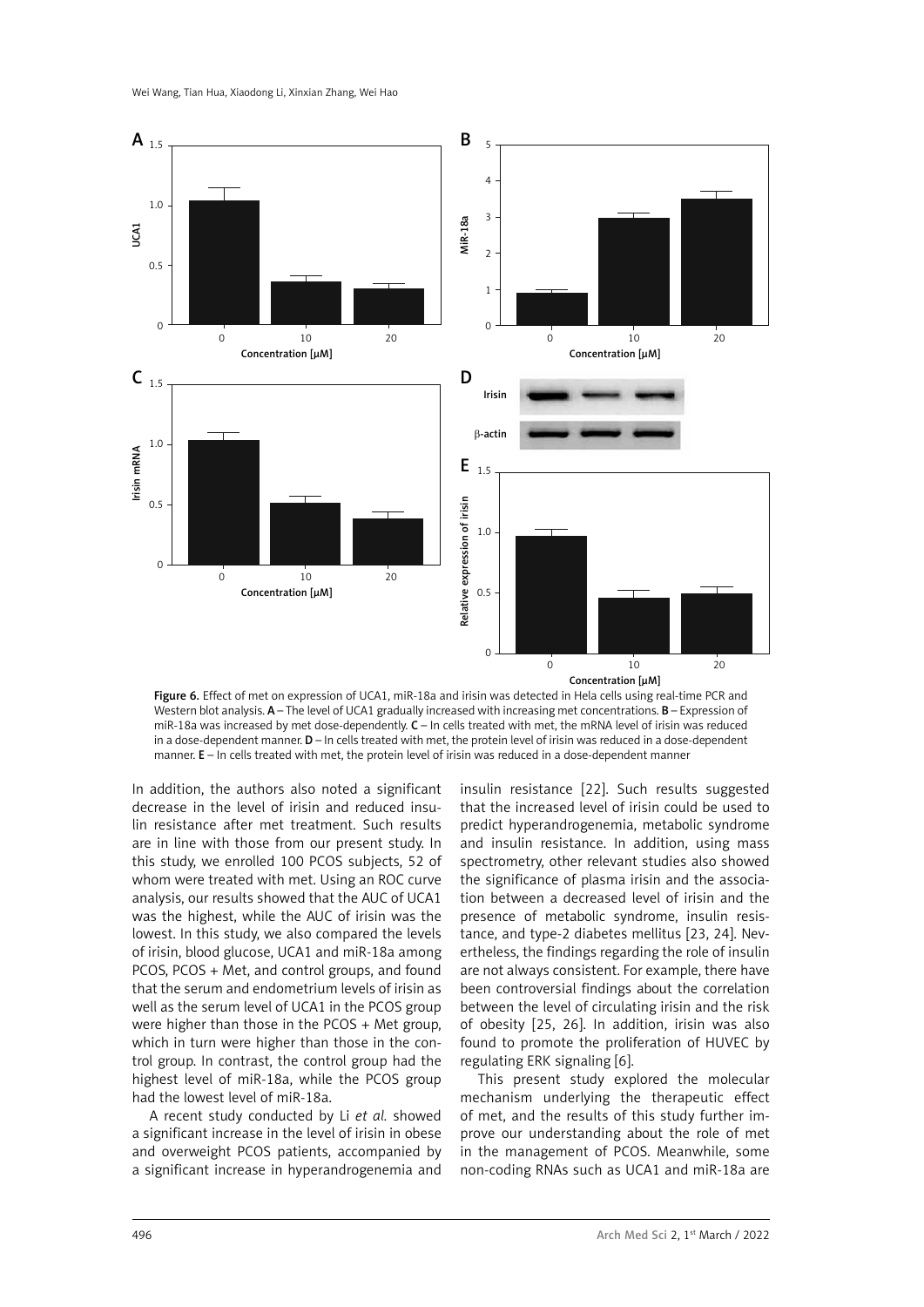

Concentration [µM]

Figure 7. Effect of met on expression of UCA1, miR-18a and irisin was detected in HEC-1-B cells using real-time PCR and Western blot analysis.  $A$  – The level of UCA1 gradually increased with increasing met concentrations.  $B$  – Expression of miR-18a was increased by met dose-dependently. C - In cells treated with met, the mRNA level of irisin was reduced in a dose-dependent manner. D – In cells treated with met, the protein level of irisin was reduced in a dose-dependent manner. E – In cells treated with met, the protein level of irisin was reduced in a dose-dependent manner

involved in the regulation of FNDC5, the effector of the therapeutic effect of met, and control of those RNAs may strengthen the clinical efficacy of met in the treatment of PCOS. However, there are limitations of this study. Firstly, the sample size is relatively small, and a further study with a larger sample size is warranted; secondly, no animal study was performed, and a further study with an animal model of PCOS treated with met is needed.

In conclusion, taking the evidence together, we hypothesized that the UCA1 and microRNA-18a signaling pathway mediates the irisin-lowering effect of met in the management of PCOS. Met has been reported to decrease the expression of UCA1, an endogenous competing RNA of miR-18a. By searching an online miRNA database, we found that FNDC5, a precursor of irisin, was a possible target of miR-18a, while the level of circulating irisin was shown to be associated with the severity of PCOS. Therefore, UCA1 may act as a novel target for the treatment of PCOS.

### Conflict of interest

The authors declare no conflict of interest.

#### References

- 1. Ehrmann DA. Polycystic ovary syndrome. N Engl J Med 2005; 352: 1223-36.
- 2. Loy R, Seibel MM. Evaluation and therapy of polycystic ovarian syndrome. Endocrinol Metab Clin North Am 1988; 17: 785-813.
- 3. Diamanti-Kandarakis E, Christakou CD, Kandaraki E, Economou FN. Metformin: an old medication of new fashion: evolving new molecular mechanisms and clinical implications in polycystic ovary syndrome. Eur J Endocrinol 2010; 162: 193-212.
- 4. Naderpoor N, Shorakae S, de Courten B, Misso ML, Moran LJ, Teede HJ. Metformin and lifestyle modification in polycystic ovary syndrome: systematic review and meta-analysis. Hum Reprod Update 2015; 21: 560-74.
- 5. Bostrom P, Wu J, Jedrychowski MP, et al. A PGC1-alpha-dependent myokine that drives brown-fat-like development of white fat and thermogenesis. Nature 2012; 481: 463-8.
- 6. Song H, Wu F, Zhang Y, et al. Irisin promotes human umbilical vein endothelial cell proliferation through the